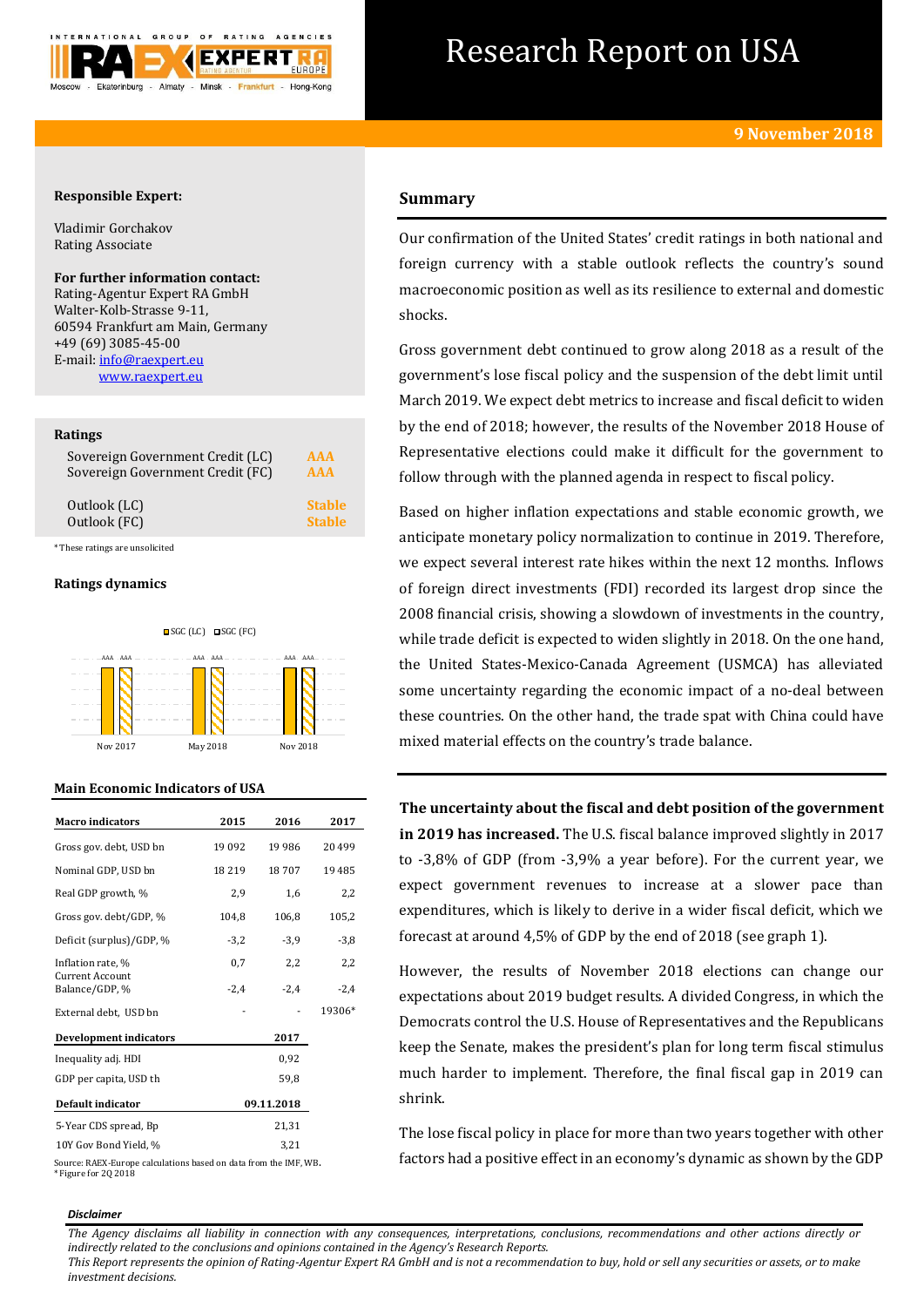

## **Graph 1:** Fiscal budget dynamics, % of GDP



Source: RAEX-Europe calculations based on data from IMF









growth rate, which we forecast at around 3% by the end of 2018 (see graph 2), which is 0,7p.p. higher than a year ago. At the same time, the GDP growth rate is expected to slow in the long run due to a decrease in investments and the negative effects from the U.S. – China trade spat.

Government debt load increased by 2,6% to USD 20,5 tn and remained high at 105,2% of GDP and 340% of budget revenues as of end-2017 (see graph 3). We expect the gross government debt to increase by around 1p.p. up to 106% of GDP in 2018, taking into account the decision to raise government spending and suspend the government's debt ceiling once again until March 2019. However, there is a high probability of intensification of politicking between the legislative and executive branches of the government on debt ceilings in 2019, as we have observed before when the executive and legislative bodies are represented by different parties.

The maturity structure of U.S. government debt remains favorable, as shown by the ratio of short-term debt to GDP and budget revenues, that despite having increased slightly in 2017 to 10,3% and 33,4% respectively, has remained fairly constant in 2018.

**Positive GDP dynamics and low unemployment have benefited from the government fiscal policy, while FDI showed a negative trend.** The U.S. economy in general had a positive impact from the fiscal stimulus, as evidenced by the positive GDP dynamic (see graph 2). This led to a persistent unemployment rate decline that stood at 3,7% as of October 2018. Going forward, we expect the unemployment rate to reduce the pace of its decline and to stabilize at around 3,6% following the potential slowdown of the economy's growth and the move of the national output gap from negative to positive ground.

The key negative consequence of the government's policy, including the fiscal reform, is a sharp decline of the inflow of foreign investments, which, coupled with an increase in outflows, pushed the net FDI to post a negative figure in 2017 for the first time since 2014.

**The economy's leverage remains high but with a sound financial system.** The economy remains highly leveraged as indicated by the volume of private credit to GDP, which reached 240% in 2016. We expect this metric to be around 243% in 2017 and to continue in a slight upward trend in 2018.

However, the banking system soundness remains at acceptable levels, as evidenced by constantly declining level of non-performing loans which reached the lowest point over the last six years at 1,1% by end-2017;

## *Disclaimer*

*The Agency disclaims all liability in connection with any consequences, interpretations, conclusions, recommendations and other actions directly or indirectly related to the conclusions and opinions contained in the Agency's Research Reports.*

*This Report represents the opinion of Rating-Agentur Expert RA GmbH and is not a recommendation to buy, hold or sell any securities or assets, or to make investment decisions.*